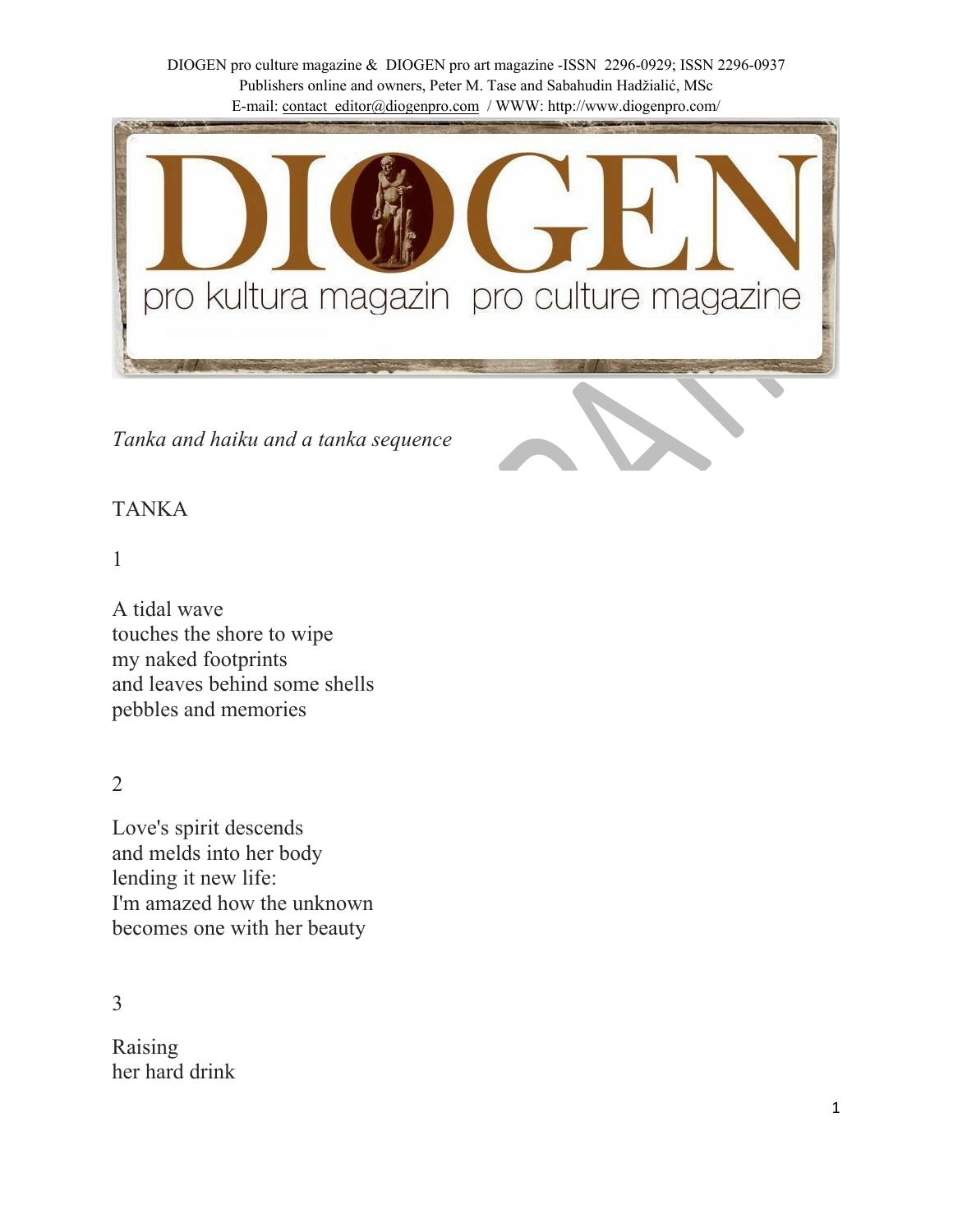heavenward: to my man, lover of animals, soft in sex

#### 4

Tears dry up leaving no marks where her pain ends and mine begins on the face make up damps with aching sweat and cold sighs

#### 5

Estranged everyone at home homeless wanderers no nostalgia effaced in empty space all grope lonely pursuits

### 6

A professor not worried so much- shrinking genius at his table views nudes reviews failed erections

#### 7

The chains multiply wrap life in the skin of water crying quits to an acomous sky: the mute soul suffers the oozing filth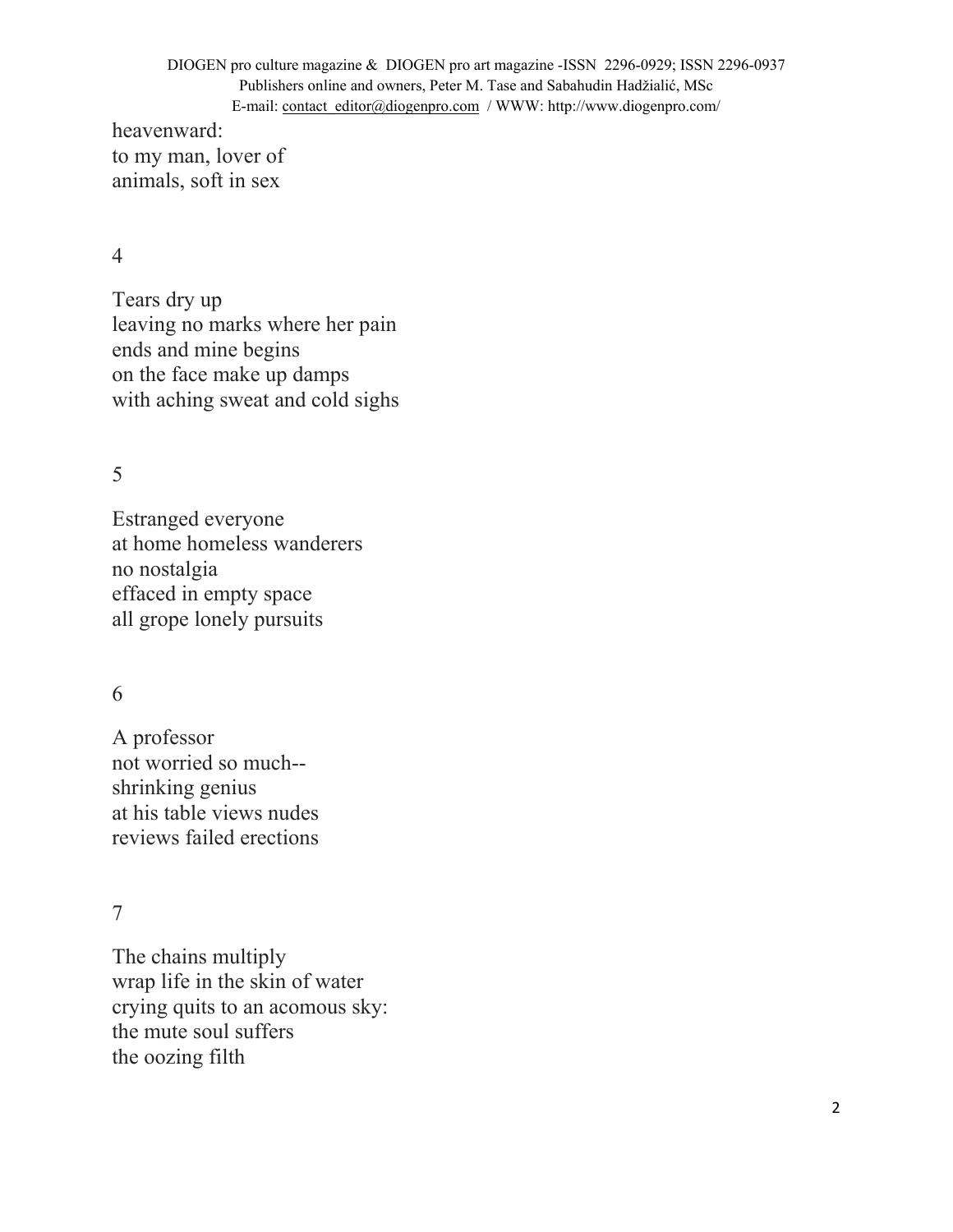8

A happier image with salubrious top turns rupturous as she tamps her love with watery lipstick

9

Her smile with the whiff of sandal makes love livelier: I search Tao in the wind's flavour

### 10

A serpent twists it's head to face a dragon on her shoulder: their tails on breast in water swirl to cleanse my kiss on skin

### HAIKU

moving shadows on the door curtain- sinking sun

in silence one with the divine will growing within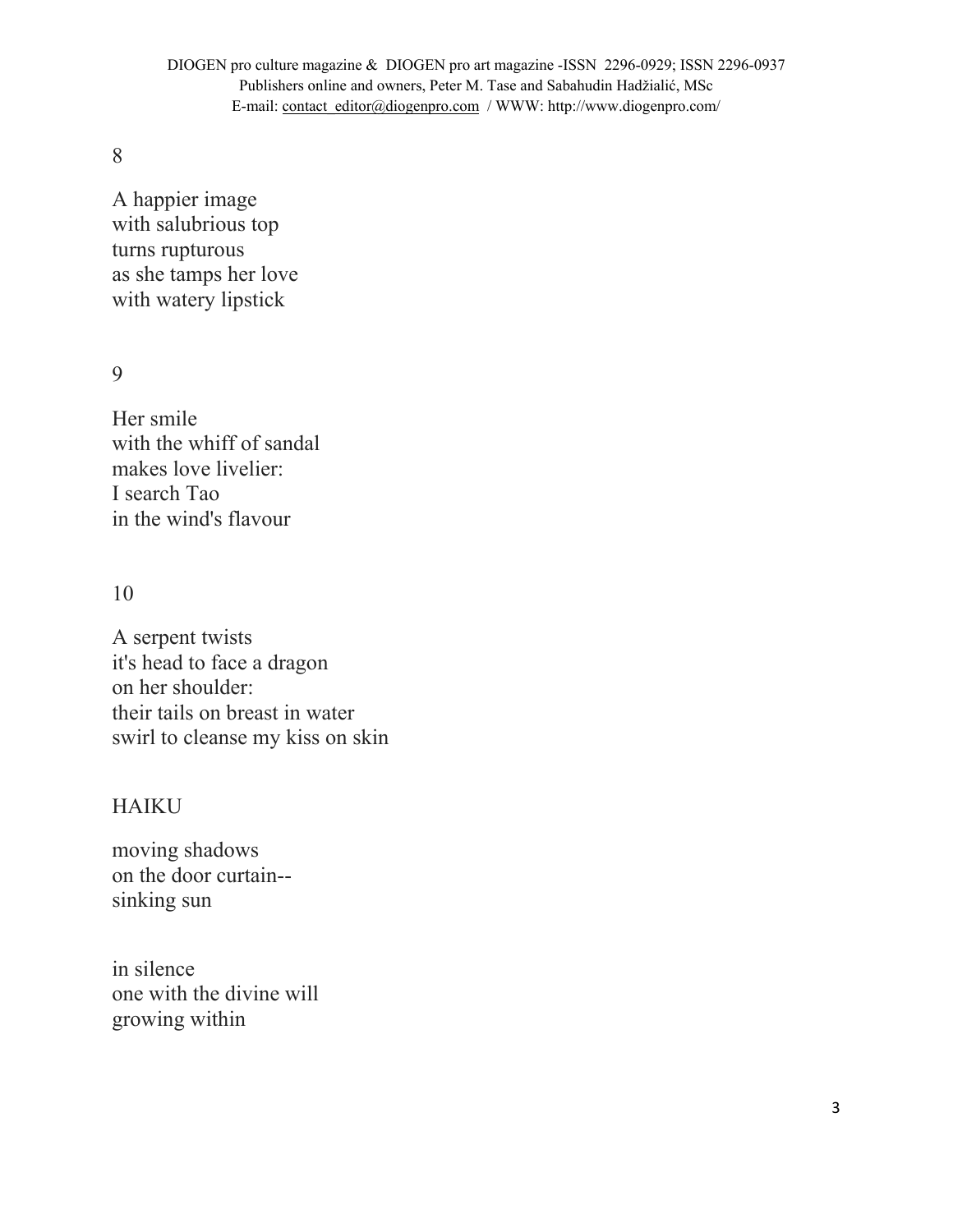foam-maned waves rise in the mind's hush: sinking dome

living again fountain on the hill top- divine light

clouded super moon and unseen shooting stars- how to make a wish?

rises drowsily after a sleepless night a sick sun

warming together on a ceiling fan's arm two pigeons

drying on clothesline teachers' bras and panties: classroom windows

watching the darkness between the stars enlightenment

in the diary searching phone numbers of friends now alive

SPIRITUAL FLICKERS: A Tanka Sequence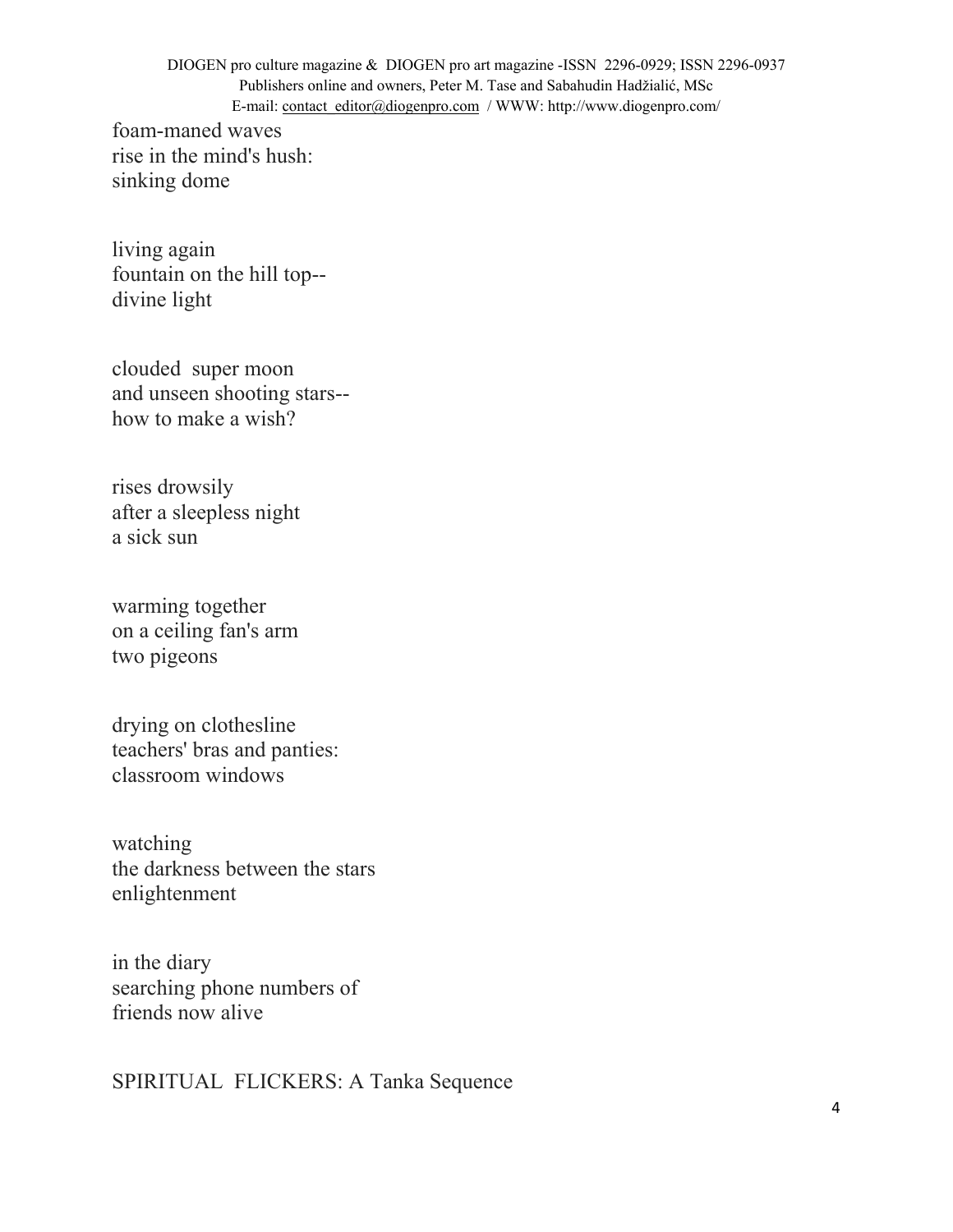Plodding away at season's conspiracies life has proved untrue with God an empty word and prayers helpless cries

I wish I could live nature's rhythm free from bondage of clock-time rituals of work and sleep expanding haiku present

on the prayer mat the hands raised in *vajrasan* couldn't contact God the prayer was too long and the winter night still longer

the mind creates withdrawn to its own pleasures a green thought behind the banyan tree behind the flickering lust

I can't know her from the body, skin or curve: the perfume cheats like the sacred hymns chanted in hope, and there's no answer

unknowable the soul's pursuit hidden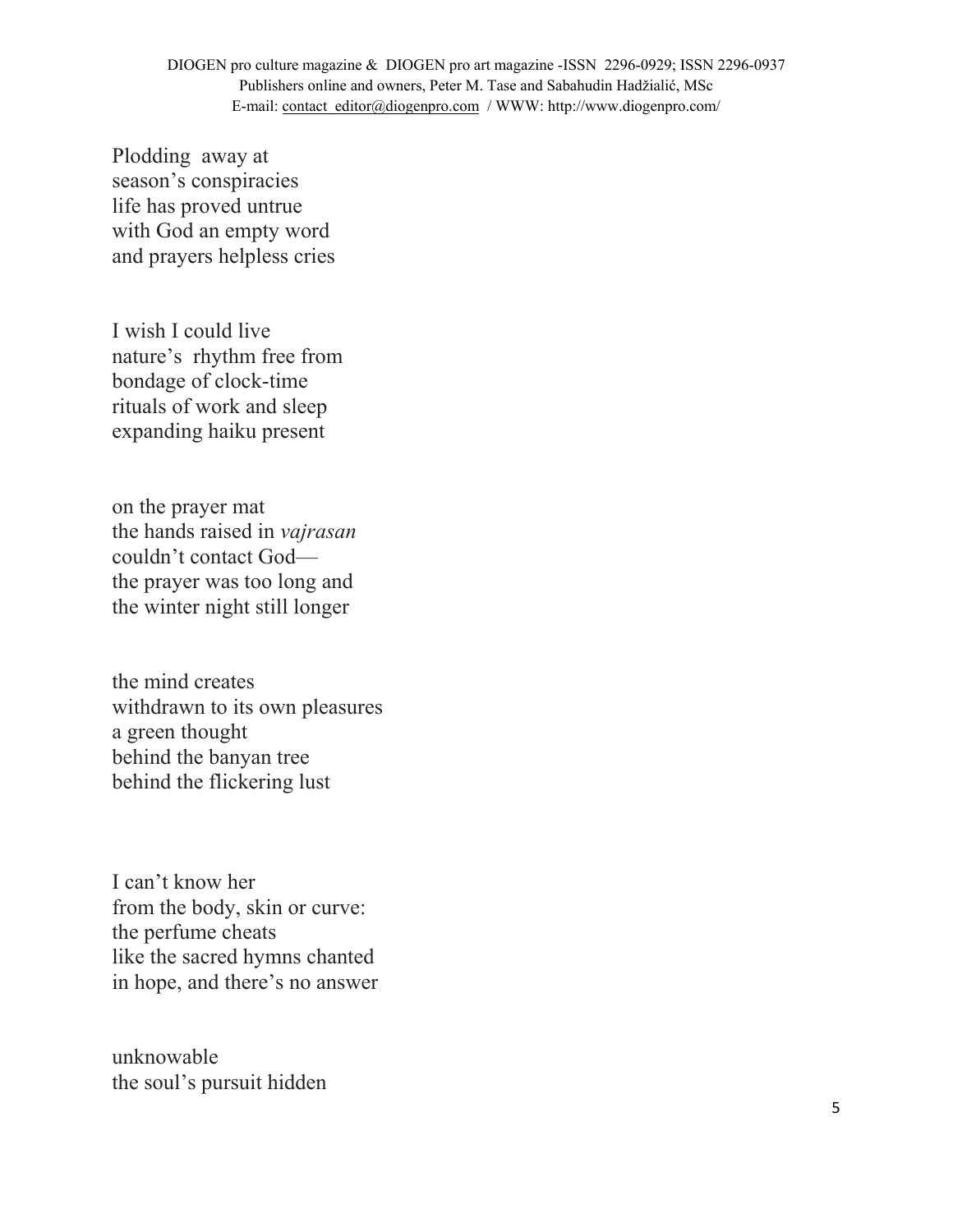by its own works: the spirit's thirst, the strife the restless silence, too much

unable to see beyond the nose he says he meditates and sees visions of Buddha weeping for us

the mirror swallowed my footprints on the shore I couldn't blame the waves the geese kept flying over head the shadows kept moving afar

the lane to temple through foul drain, dust, and mud: black back of Saturn in a locked enclosure a harassed devotee

seeking shelter under the golden wings of Angel Michael a prayer away now whispers the moon in cloud

not much fun cold night, asthmatic cough and lonely Christmas: no quiet place within no fresh start for the New Year